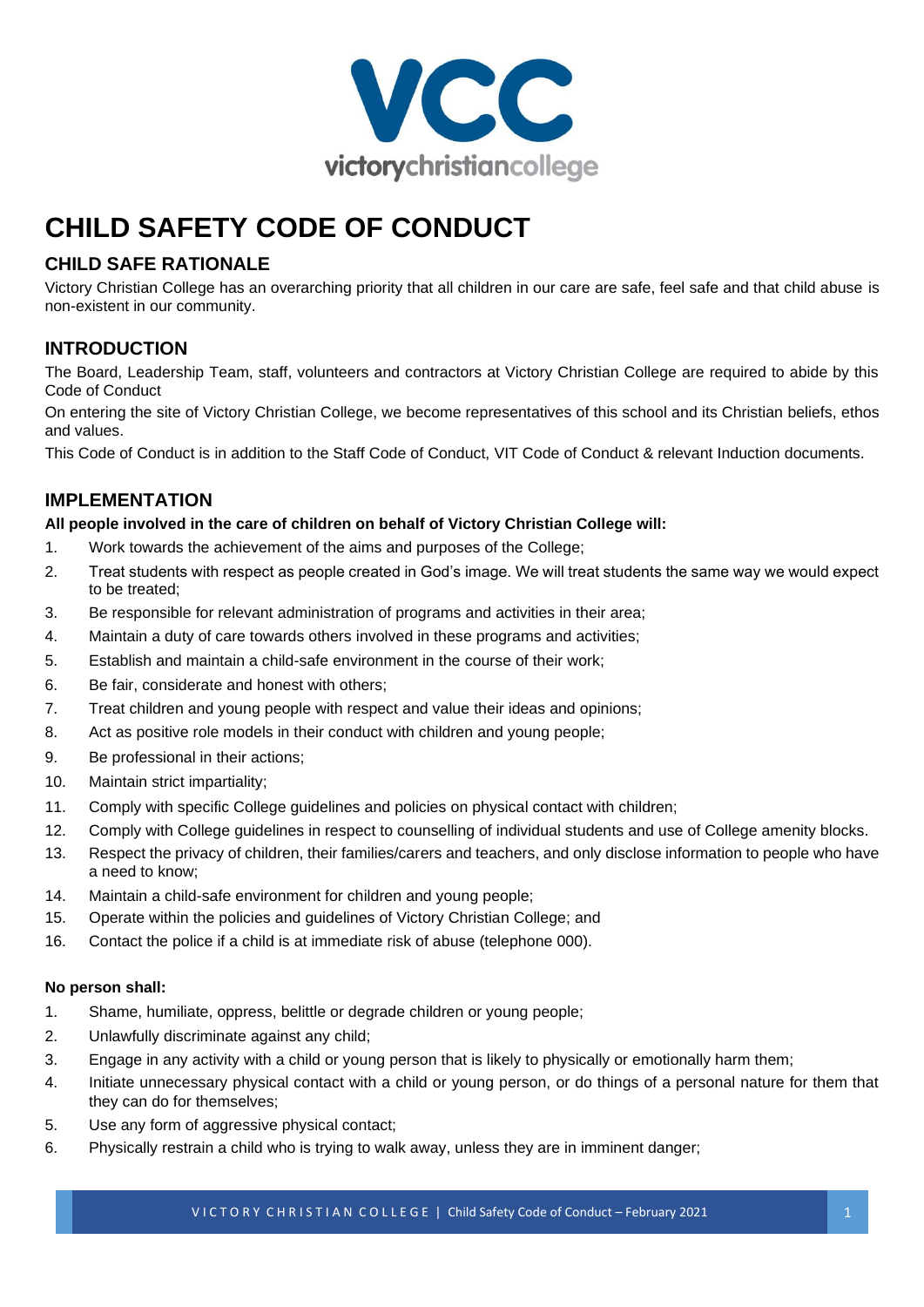

- 7. Be alone with a child or young person unnecessarily and for more than a very short time;
- 8. Develop a 'special' relationship with a specific child or young person for their own needs;
- 9. Show favouritism through the provision of gifts or inappropriate attention;
- 10. Arrange contact, including online contact, with children or young people outside of the College's programs and activities;
- 11. Photograph or video a child or young person without the consent of the child and his/her parents or guardians;
- 12. Work with children or young people while under the influence of alcohol or illegal drugs;
- 13. Engage in open discussions of a mature or adult nature in the presence of children;
- 14. Use inappropriate language in the presence of children; or
- 15. Do anything in contravention of the College's policies, procedures, or this Code of Conduct.

### **GUIDELINES REGARDING CONTACT WITH STUDENTS**

#### **USE OF AMENITY BLOCKS**

When on site, staff volunteers & contractors should avoid using any the boys or girls toilets. The disabled toilets are available for staff use. On camps or excursions staff should avoid using student designated bathrooms, if at all possible. The amenity blocks in the auditorium foyer are also available for staff, volunteers and contractors.

Staff, volunteers and contractors should never be the only adult in a change room if students are present.

#### **COUNSELLING OF STUDENTS**

Being alone with a student in circumstances where he/she and you are not visible to other adults should be avoided.

Counselling of individual students may only be conducted in visible locations e.g. a classroom, the Principal's Office, the Chaplain's Office, the Deputy Principal's Office, a Interview Room, outside picnic table, a student study Area.

If any other area is used for counselling, at least two adults must be present. On camps and excursions, an open area accessible to and in view of others should be selected.

# **PHYSICAL CONTACT**

Any form of suggestive or inappropriate physical contact, e.g. inappropriate touching, kissing, hugging or a student sitting on an adult's lap must be avoided.

In some cases, where a staff member deems it to be appropriate for the comfort of a student, a hug is permissible providing it is: short in duration, around the shoulder area and side-on, and in public view.

#### **ADMINISTERING FIRST AID**

All first aid (except in the case of emergency treatment whilst waiting for an ambulance) must be administered in the First Aid Room by trained staff. If first aid is required on camps and excursions the patient must remain with the group or vice versa.

If during a camp or excursion a single child is unable to join with the group due to medical reasons, two adults or one adult and a student friend of the child is to remain.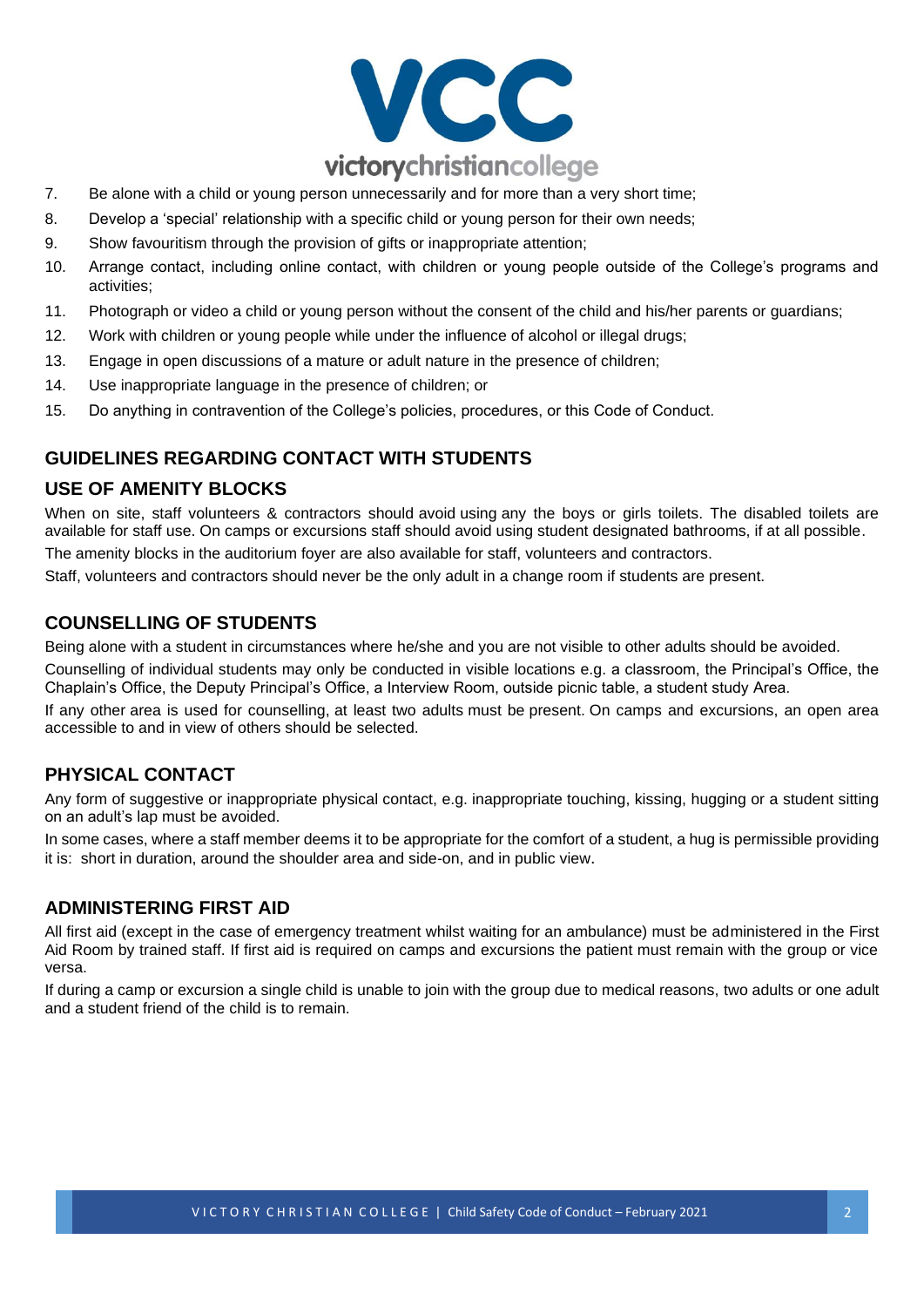

# **WHAT HAPPENS IF YOU BREACH THIS CODE OF CONDUCT?**

If you breach this Child Safety Code of Conduct you will face disciplinary action, including and up to termination of employment or cessation of engagement with Victory Christian College. You may also be referred to Victoria Police if the Principal, a Deputy Principal or the College Chaplain believes it is appropriate.

Any allegations of child abuse or charges made against a registered teacher will be immediately reported to the VIT.

By observing these standards, you acknowledge your responsibility to immediately report any breach of this code to Victory Christian College Child Safety Officer(s) or the Principal.